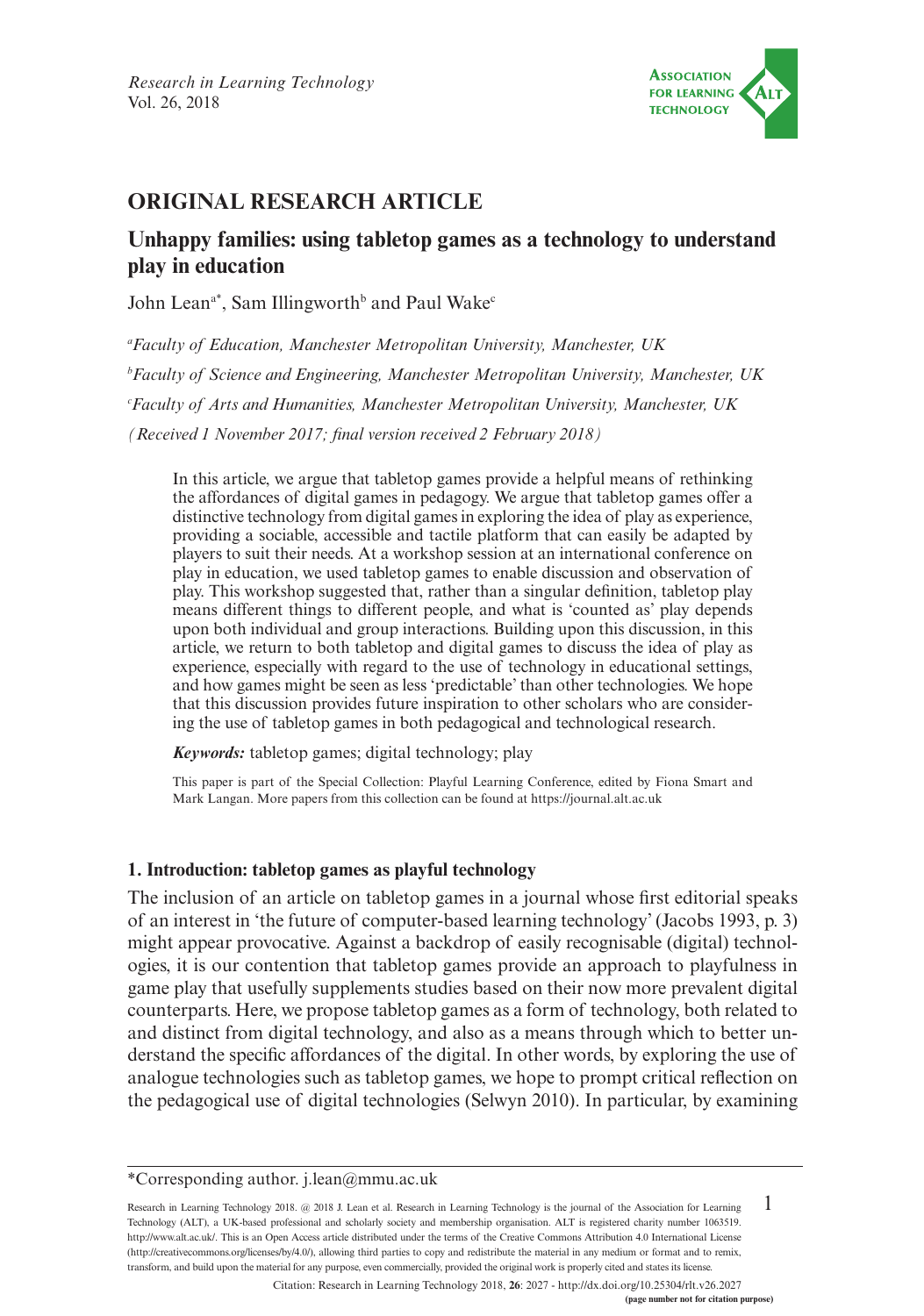the experience of tabletop play in an educational context, we move away from what has been called a 'profound mismatch' (Halverson 2012, p. 435) between game studies and the impact-/outcome-focused approach to education, and towards an approach that considers the ways in which games are experienced by educators and learners.

Accounts of technology throughout history have tended to focus on technology as innovation and invention, rather than 'technology-in-use' (Edgerton 2008, p. xi). This suggests that discourse surrounding technology is often quick to move to the latest development, and that the meaning of 'technology' can shift to the futuristic or utopian, especially in educational contexts (Selwyn 2010). Our argument for tabletop games as a form of technology is influenced by McCarthy and Wright (2004), who approach technology in a relatively broad sense, focusing on 'interactive technologies', such as mobile phones, online shopping, and air-traffic control. Considered through the lens of experience, as McCarthy and Wright suggest, technology is a broad concept; books, cards and dice are technology, just as much as tablets and virtual reality (VR) headsets, in that they are interactive tools. With this definition in mind, we follow the *Oxford English Dictionary* definition of tabletop games as those 'played on a flat surface, such as a board game or card game'. Using this definition, chess and *mah-jong* would be classified as tabletop games, whereas charades or blind man's bluff would not. This is the definition that we adopt in this article, with the term 'tabletop' game being used to characterise all board games and card games.

Recent writing on games and play theory has taken its influence from the digital more than the analogue (Juul 2005; Sicart 2014), but it remains clear that the digital and analogue fields have much in common. This overlap is exemplified by: (1) the number of new tabletop games based on digital franchises like *Doom*, *Dark Souls* and *X-Com* (some of which are 'hybrid' games that incorporate analogue and digital features); (2) the rise of tabletop games which have been 'digitised' such as *Mysterium* and *Colt Express*; and (3) the frequent appeal to analogue games in discussions of digital games, as illustrated by the recent inclusion of analogue games within the remit of the journal *Game Studies* (Aarseth 2017). Furthermore, it has been suggested that the resurgence of tabletop games in the past decade has depended significantly upon the influence of digital games (Sax 2016).

Rather than situating tabletop games as the 'less-developed' precursors of today's digital games, we wish to explore the possibility that tabletop games provide a technology that challenges the position of digital games as a means of the experiential exploration of play. While recent writings on play theory are heavily influenced by the digital, it is also true that evidence from pre-digital studies of play underpins much of the current thinking around digital games, in particular that concerning adult play. Huizinga (1970), Suits (2014) and Caillois (2001), all derive their sense of the playful from physical games, sport, toys and traditional card and tabletop games.

Beyond this, there are a number of aspects of tabletop games that make them useful to study as an interactive (and educational) technology. Our hypothesis prior to the *Playful Learning* session outlined below was that tabletop games: (1) provide an immediately accessible shared social space; (2) are easily modified by players and educators; and (3) provide a tactile sensory experience. All of these aspects can provoke further discussion of their presence in games more generally.

Clearly, there is continuity between tabletop and digital games, and we will not argue that digital games cannot be social, modifiable or tactile; however, there is a sense that these elements are easier to perceive in tabletop games, and that they can be overlooked when analogue tabletop games are translated into digital media. The same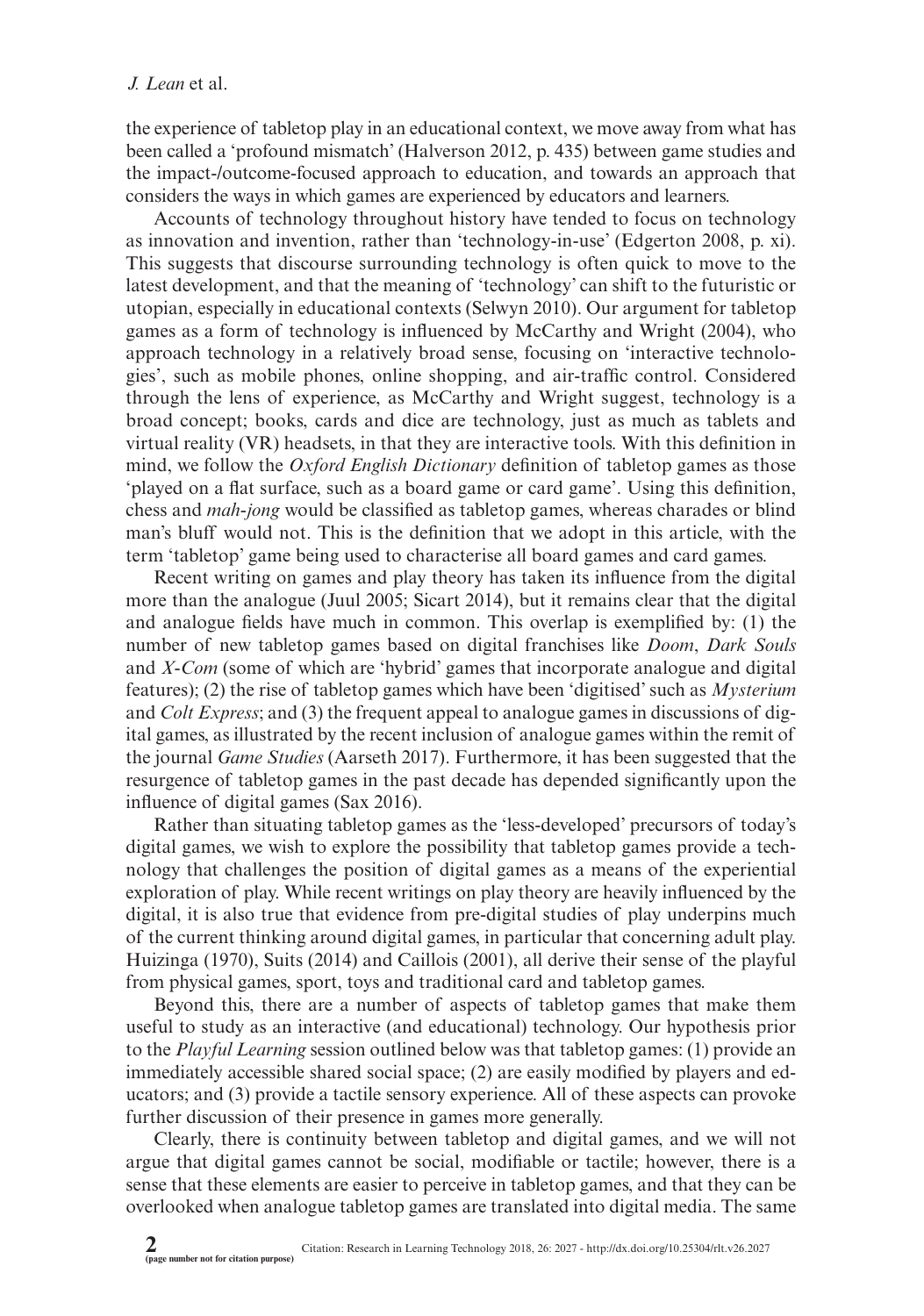game, played in its analogue and digital forms, might lead to very different player experiences because of this. These aspects are of particular interest in an educational context because they allow us to focus on discussions around the link between play and games that might otherwise be overlooked when focusing exclusively on the digital.

# **2. What is play?**

The relationship between games (as technology) and play (as it arises from that technology) is well illustrated by the language used to delineate the two concepts in Caillois' *Man, Play and Games* (2001):

*Man, Play, and Games* was written in French, Caillois' native tongue. Many languages do not have separate words for 'game' and 'play'. In French, for example, game is 'jeu' and play is 'jouer', the verb form of the same word. The original title of his book is *Les Jeux et les Hommes* (Games/Play and Man). (Salen and Zimmerman 2004, p. 308)

The overlaps and absences in this terminology capture neatly the question that impels this article, namely, the role of 'play' in 'game-play': 'the experience of the game set into motion through the participation of players' (Salen and Zimmerman 2004, pp. 309–310). Our concern is with the relation of 'play' and 'games'; an overlap manifested in this language issue. This is at the heart of Caillois' understanding of games as a continuum between *ludus* (highly regulated games) and *paidia* (unstructured, spontaneous playfulness).

A similar 'language issue' occurs when we turn attention to playfulness, a term that, in English, forges a connection between player, playing and playful. Disentangling these terms is one of the challenges of this article. In our definition of playfulness, we turn initially to the work of De Koven, who writes:

Playfulness is a gift that grants you great power. It allows you to transform the very things that you take seriously into opportunities for shared laughter, the very things that make your heart heavy into things that make you rejoice, it turns junk into toys, toys into art, art into celebration. It turns walking into skipping, skipping into dance. It turns problems into puzzles, puzzles into invitations to wonder. (De Koven 2014, p. 31)

Alongside the validatory nature of De Koven's definition (playfulness equates to positive experience), play is here defined in terms of social interaction (its laughter is 'shared') and, more notably, it offers a clear distinction between the technology employed ('things', 'junk' and 'toys') and the playful uses to which they are put. In this, De Koven's understanding of games is close to Sicart's description of toys as 'enablers/vehicles' (2014, p. 42), in other words facilitating props, of play.

De Koven's definition of playfulness becomes clearer when placed alongside his discussion of what playfulness is not, or where it is not found:

Here's a thought to think about: most games don't encourage playfulness. [...] If by games you mean sports, or games with official rules, or traditional games like shuffleboard and chess and bridge; playfulness is not what you'd think of as happening very much. (2014, p. 32)

Here, there is a distinction between games and playfulness (and perhaps between playing and playfulness), with any overlap only seeming to exist in games that lack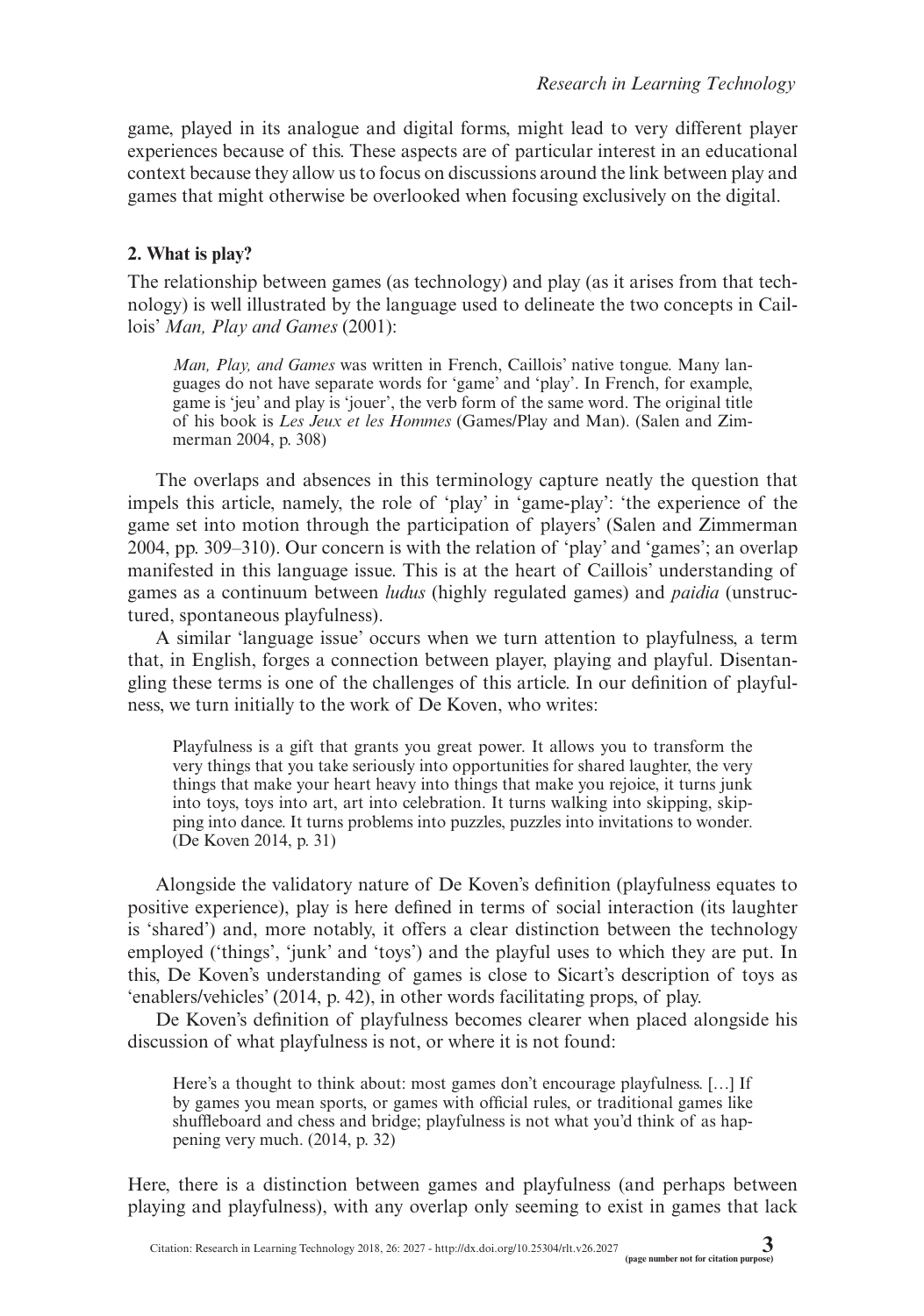a competitive element. This precludes playfulness from those games that are characterised by what Caillois calls *agôn*, that is, games in which an 'equality of chances is artificially created, in order that the adversaries should confront each other under ideal conditions, susceptible of giving precise and incontestable value to the winner's triumph' (2001, p. 14). It is this aspect of playfulness that we set out to examine in our workshop. We intended to provoke discussion of the following questions:

- What impact do high levels of regulation in games (both digital and tabletop) have on playfulness?
- To what extent is participating in a competitive game, or a game which has competitive elements, playing?
- To what extent does the experience of playing tabletop games align with the dominant definition of play proposed by De Koven?

It is the theoretical tension between playfulness and games that we set out to examine in our workshop, exploring the question of whether playing tabletop games in particular enables a form of playfulness which foregrounds the distinction between play and games. In asking this question, we aim to reframe discussions of *all* games in education to understand whether the perceived benefits of playing games in educational settings match up with the experience of playing them. Ultimately, the workshop suggested several issues that were not related to the above questions, but to the broader theme of the role of tabletop games in discussions of digital technology.

# **3. Playful** *Gloom*

The 2017 *Playful Learning* Conference, a gathering of academics, game designers and education professionals with a particular interest in adult play, provided an audience with which to test our concept that tabletop games can be used as a technology to explore the idea of play as experience. Participants (mainly teachers, researchers and students, all of whom had an interest in games and play) were asked to play a tabletop game in order to explore the questions above.

The tabletop game that we selected for the session was Keith Baker's card game *Gloom* (Baker 2005). The game-play and underlying mechanics of this game of 'Unhappy Families' are described in an interview with Baker:

You have a family of characters, and you want to construct the most tragic tale possible about your family – a tale that will eventually end in their demise. This is accomplished using a deck of transparent plastic cards. Each player places a family in front of them, and over the course of the game, you layer cards on top of a character to create an evolving story. Each card is something that could happen to a character; they might 'Break Many Bones' or be 'Pestered by Poltergeists'... or on the positive side, they could be 'Married Magnificently' or 'Delighted by Ducklings'. Each card modifies a character's score; because the cards are transparent, this creates a cumulative score. (Baker & Illingworth 2017)

In addition to placing cards onto other cards to increase or decrease their scores, the game's instructions invite players to tell the story of their 'unhappy family'; however, this constructed narrative has no impact on the final score. This apparently extraneous instruction in the game's rulebook, an inherently 'playful' rule in that it has no connection to the game's outcome, institutes a degree of ambiguity as to what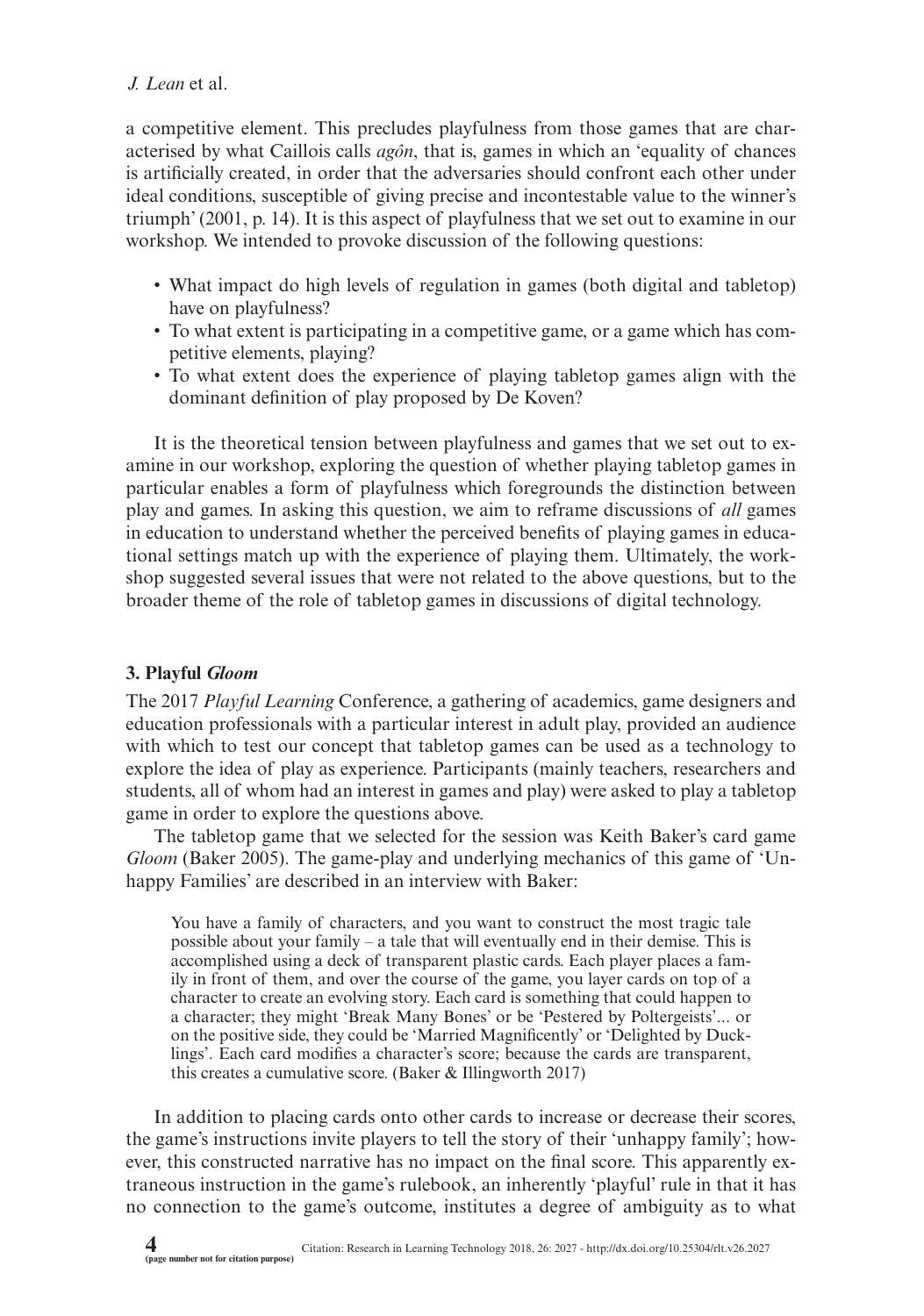constitutes victory in *Gloom* – achieving the lowest happiness and winning (by the rules) or telling a good story. Baker expands on this:

Like many role-playing games you could make the case that if you have fun creating the story you have 'won', even if technically you lost. To be clear: I think that the story is the most important piece when it comes to enjoying the game ... while the score is most important when it comes to winning it. Players are never judged on their stories. They don't have to tell stories, and they can win a game of *Gloom* without ever telling a tale. But in my opinion, if you play without story you're missing out on the best part of the experience that *Gloom* provides. (Baker & Illingworth 2017)

This suggests that Baker's understanding of the relationship between play (in his words 'fun') and games falls somewhere between that of Caillois and De Koven. They are not the same thing, but likewise participating in a competitive game can be thought of as playful. According to this understanding of the game, games of competition (Caillois' *agôn*) need not preclude playfulness.

In the session at the Playful Learning conference, we invited the participants to reflect on what it means to 'win' a game of *Gloom*. Despite the invitation to play playfully the game's rules are also clear on what constitutes victory, so the experience of playing *Gloom* brings into question the role of the game's mechanics in relation to other competing ways of playing. Our 'Playful *Gloom*' session was thus initially presented in line with Caillois' understanding of games as a continuum between *ludus* and *paidia*, a debate we placed alongside the long-standing 'ludology-narratology' debate that sets games against stories (see Bogost 2017; Frasca 2003; Juul 2005). In order to do this, we asked the participants to play *Gloom*, to make a note of their experiences, and to report back to the rest of the group on their experiences of 'winning' or 'losing' at *Gloom*.

In observing the play session, we paid close attention to the three aspects of tabletop games that we had identified prior to the session (i.e. sociability, adaptability and tactility), observing each of them amongst the different groups of players.

First, we suspected that tabletop games would provide an immediately accessible shared social space for experience to take place. Single-player games, an uncommon subset of games in tabletop gaming, became a mainstay of early digital gaming, though, with the advent of shared technologies, 'the single phenomenon appears to have been a temporary abnormality' (Schell 2015, p. 394). While playing digital games is not necessarily a solitary activity, it does not always provide the framework through which social interactions can be provided (Jansz and Martens 2005). However, in playing tabletop games (other than those specifically designed to be played solo or 'solitaire'), players see the immediate reactions of fellow players, read their body language and can comment on their decisions. As Stewart Woods puts it:

When a group of players sit down around a table to play a game, the social metagame begins. The very act of sitting together to engage in competitive play establishes a framework for social interaction that can never be entirely separated from the play of the game itself. (2012, p. 206)

This was evidenced in that, alongside the competitive storytelling that *Gloom* encourages, there is a more empathetic side to the game. In *Gloom*, the player who has had the worst day goes first; this is decided by everyone discussing their days and then collectively voting as to who has suffered from the most misfortune. By encouraging players to talk about their recent lived experiences, *Gloom* provides both an accessible platform and a social mechanism for the players to interact, and in order for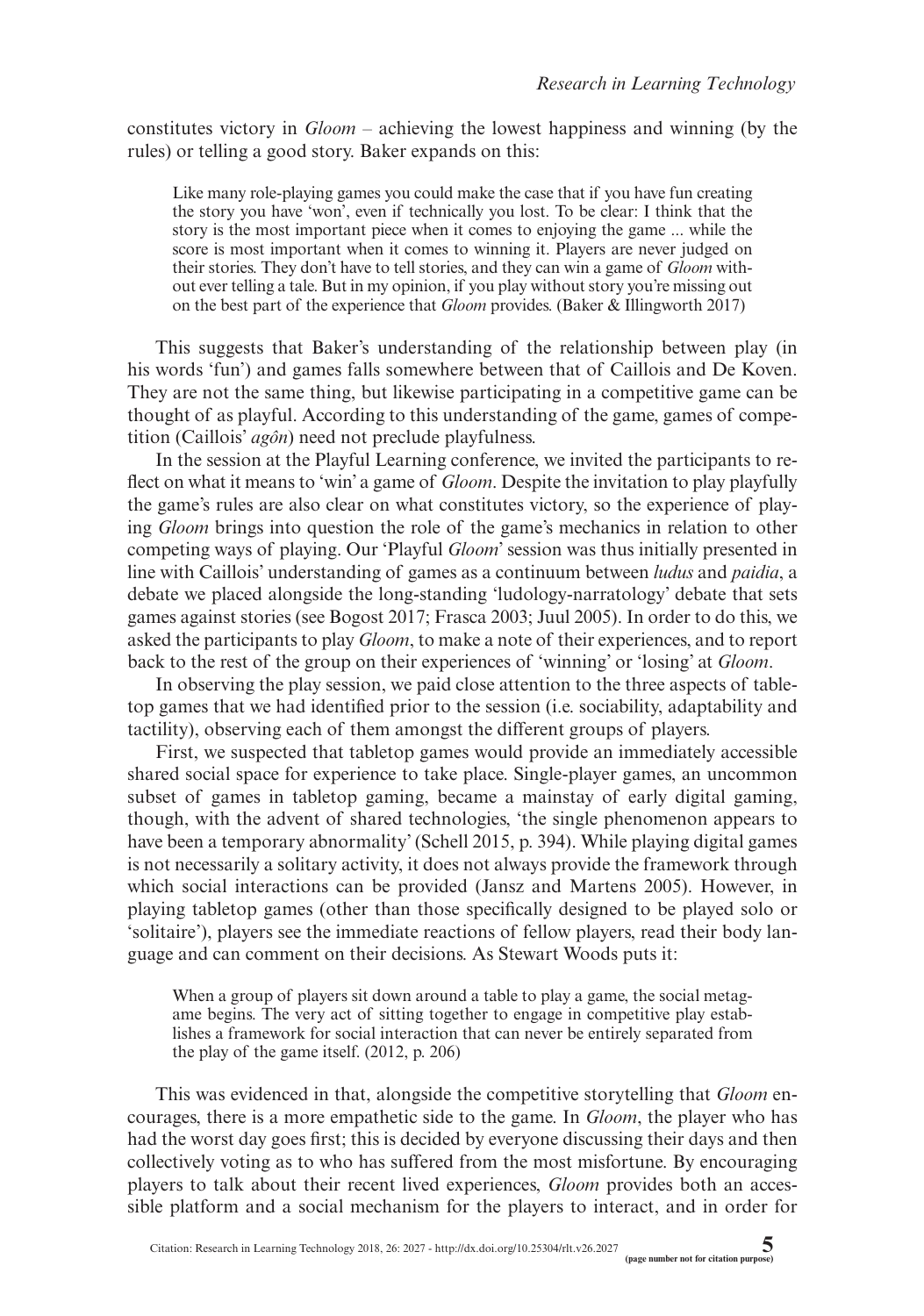this interaction to occur all that is required is a copy of the game, between two and five players, and a table and some chairs, making it both an affordable and accessible platform.

Second, we thought that a tabletop game would be easily changed and adapted by players, especially during the process of play. This allows more flexible relation to the rules than might occur in digital games. Accordingly, while the rules of an analogue game might initiate play (regulated, competitive play), they also initiate the possibility of playing with (rather than within) the rules in a manner that is perhaps less straightforward in digital games. Juul's (2005) description of digital games illustrates this well, suggesting that 'rules are designed to be objective, obligatory, unambiguous, and generally above discussion' (p. 121). Players of video games can and will play in ways that are contrary to the expectations of a game's designers, but this is the exception rather than the norm and without access to the game's underlying code even these forms of 'subversive' play usually remain within the parameters of the game as designed. Again this was evidenced by *Gloom* where, as shown in Figure 1, players were easily able to adapt and modify the game to suit their playing experiences. Had we instead elected to play a digital game with its own set of rules and gaming mechanics, such



Figure 1. Keith Baker's *Gloom*, played with each set of cards facing the other players, which was suggested for enabling a more playful experience. Note also the circular placement of the cards, appearing to create a large, combined family.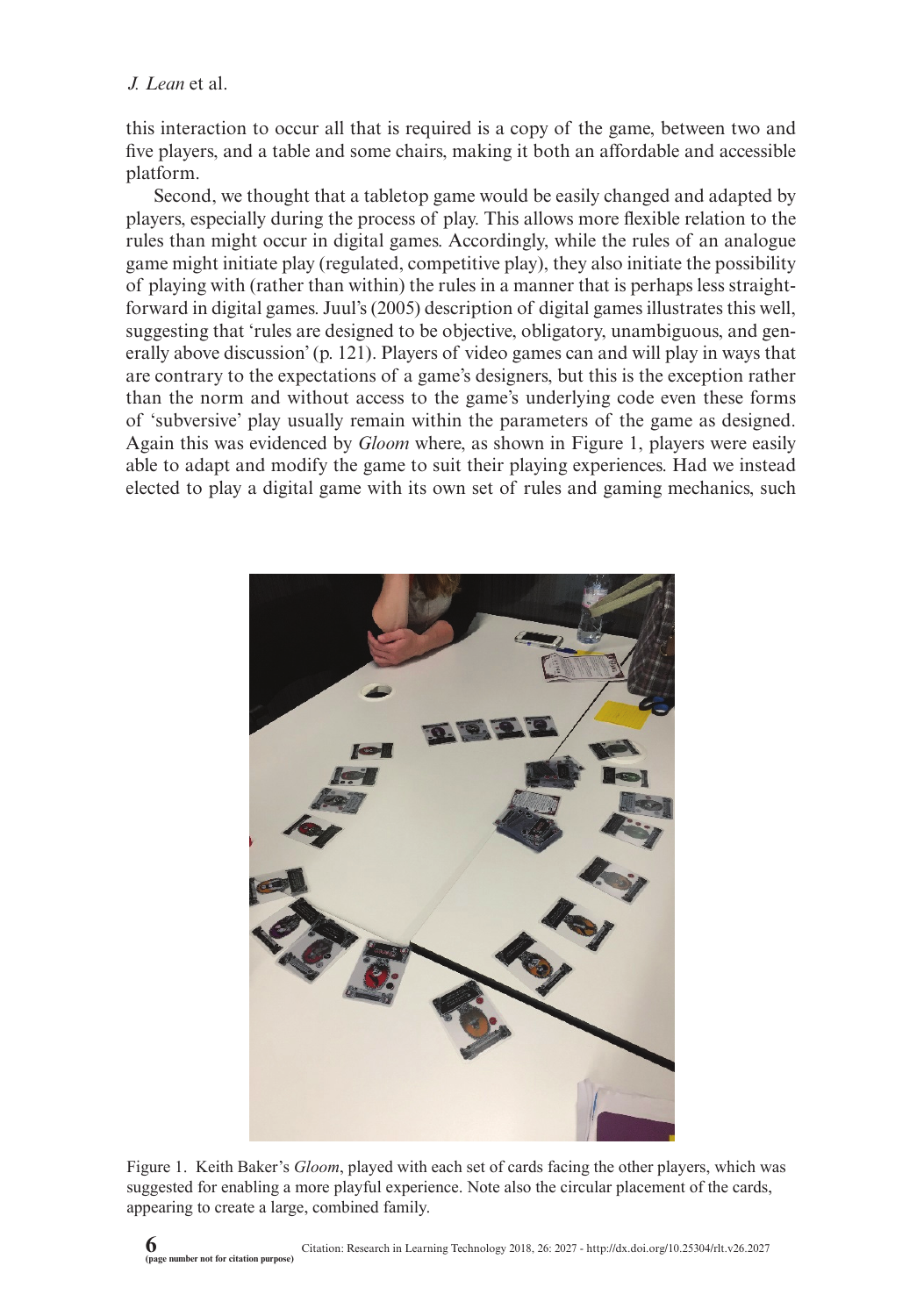adaptation would have been much more involved, and would likely not have been possible during the time frame of the session. Furthermore, it would likely have isolated those participants who had the requisite skills to make such adaptations from those that did not, thereby further reducing the availability of a truly shared social space for experience to take place.

Third, we hypothesised that tabletop games provide a tactile experience, one which can be experienced with all of the senses. As Woods (2012) remarks, '[t]he elements of both graphical presentation and high-quality components contribute towards what Hunicke *et al.* term the "game as sense-pleasure"' (p. 160). Wilson (2008) contrasts this aspect of tabletop games with digital games directly, noting the three-dimensional, tactile element as something which tabletop games have over digital games in terms of providing an interactive experience to players, although he acknowledges that tabletop play can be slower and less immediately gratifying. *Gloom*'s high-quality transparent plastic cards are central to the experience of playing. As Sullivan and Salter (2017, p. 17) note, '[i]n the case of the *Gloom* series, the transparency of the cards adds to the play of the game, and is not merely a gimmick'. Touching the cards, and experiencing the unique stacking mechanism in which in-game information is covered and uncovered, is a key part of the game, introducing an element of play that has to be physically experienced to be appreciated. While video games, and most obviously VR, might offer an 'expansion of our physical and sensory powers' (Ryan 1999, p. 110), tabletop games enable us to experience our current physical and sensory powers in the moment, presenting us with an opportunity to fully engage our senses during play.

Beyond our observation of the play session, we were keen to hear from the players themselves on some of these issues. The participants spent the majority of the plenary discussion describing their experiences of the game, and of the narratives that they constructed. While they also reported who 'won' the games from a points-based perspective, this constituted only a brief part of the discussion, thereby supporting Baker's observation that you can 'win' *Gloom* even if you lose (numerically). Figure 1 shows one group of participants playing *Gloom*, having first re-arranged their cards so that they were facing the other members of their group. Traditionally, *Gloom* is played with the cards facing each of the players, but by turning them to face each other, the group made the collective decision that a collaborative approach to storytelling (better facilitated by the new arrangement of cards) was preferable to a purely points-based victory. This is perhaps what De Koven would classify as movement towards a well-played game, 'changing the game' (De Koven 2013, p. 47) so that we can continue to play well together. An alternative reading of this player activity is that the competitive nature of the game was effective in initiating playful behaviour, signalling a possibly productive merging of gaming and play as defined by Caillois.

Following an initial discussion of the relationship between *ludus* and *paidia*, and the possibly similar division that has been made in game studies between games and stories (discussed during the session in terms of structure and narrative), the participants were asked where they would place the game on a two-dimensional framework, describing the relation between 'story' and 'structure' (on the x-axis) and 'play' (on the y-axis).

For the purposes of this exercise, the framework asked the participants to consider the story and the structure of the game as diametrically opposed constructs, and to then consider the extent to which their experience had been playful. Following a 30-min discussion, consensus in the room seemed to be that *Gloom* was marginally more concerned with story than structure, and that it was playful in its nature.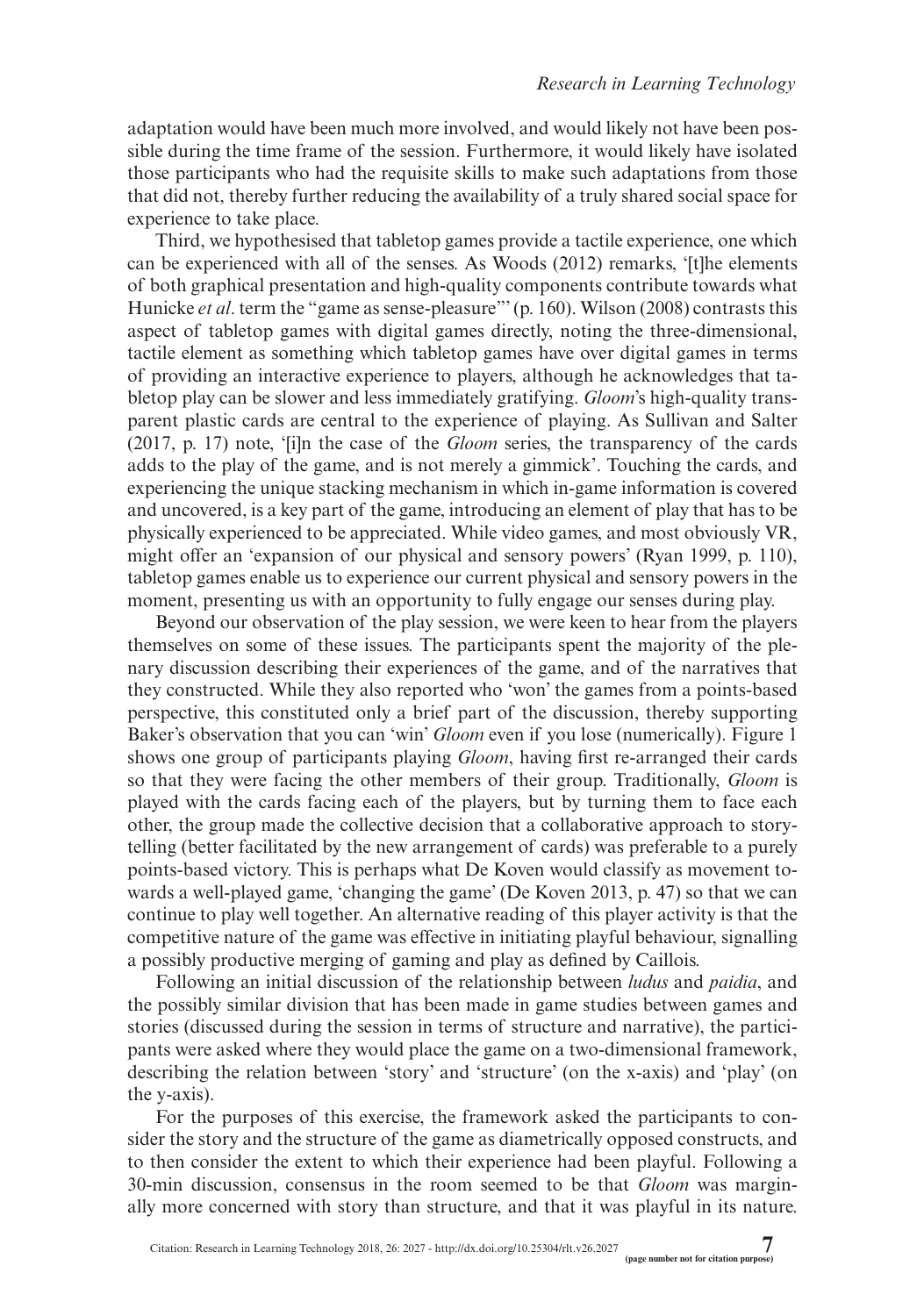Its position in the framework can be seen in Figure 2. Following the placement of *Gloom,* the participants were asked to place their favourite tabletop games on the same framework; these had been written down earlier in the session and used as an initial ice-breaking exercise for the participants to discuss their interest in tabletop games.

Figure 2 shows the final position of the favourite games of the participants using the proposed framework, and while the spread of post-it notes seemingly suggested a preference for games that are more reliant on structure (rules) rather than story, it also displayed a seemingly random assignment of 'play'.

The discussion that followed this exercise also revealed that despite the participants consisting mainly of academics who research play, the term 'play' was itself 'at play'. Rather than arriving at a single definition or answering our initial questions definitively, participants discussed a number of aspects of play that were more or less present in their own definitions; indeed, some of these aspects were mutually exclusive.

There was further discussion around whether it is more playful to follow the rules of the game or to try to transgress these in order to improve or extend the experience of the game. This is, essentially, a discussion about the connection between freedom and play, and whether play can or should be constrained by rules. Most recently, two sides of this debate have been exemplified by Sicart (2014), who emphasises the transgressive, self-directive aspects of play, and Bogost (2016), who argues that play occurs within constraints, and that it is these constraints that make play what it is. This debate is at the heart of *A Well-Played Game*. For De Koven, rules can eventually be changed and abandoned as we learn to play better. In the workshop there was no real conclusion to this discussion; the room remained fairly evenly divided between those who preferred playing by the rules and those who tried to get around them, indicating that this is perhaps a fairly fundamental division between players.



Figure 2. The placement of the favourite tabletop games of the participants. As can be seen, *Gloom* (indicated by the circle) is seen as being marginally more concentrated on story rather than structure, and as being relatively playful.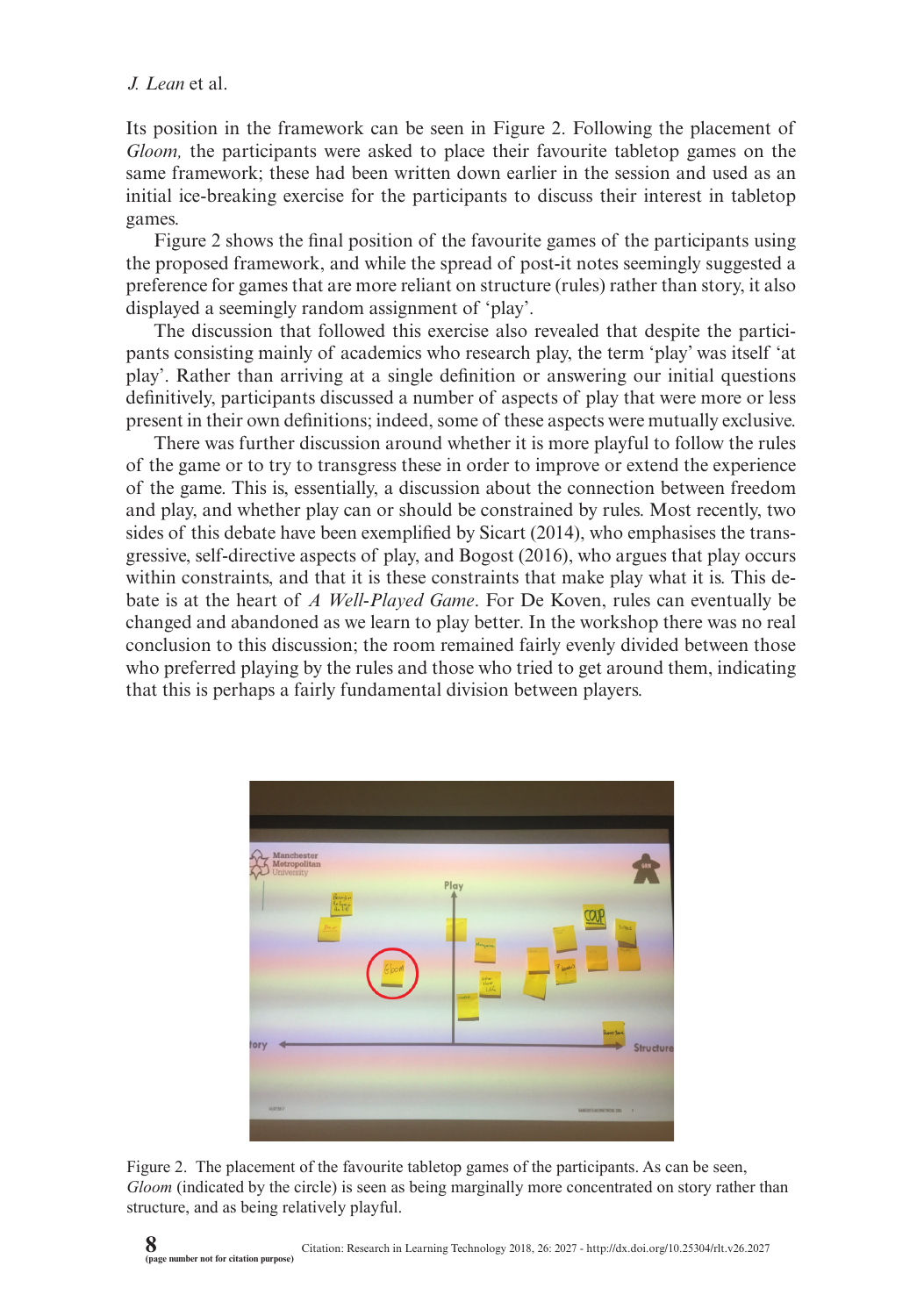This topic fed into the debate about whether a competitive or collaborative approach to the game is more playful. Caillois' *agôn* (competition) and *mimicry* (imitation) were raised as contrasting approaches, whether by playing the game our participants were competing to win or cooperating on a collaborative storytelling task. De Koven's contribution to this is to introduce the idea of 'coliberation' (2013, p. 148), the idea that, regardless of whether they are cooperating or competing with other players, players strive to make the game they are playing better by engaging with and challenging each other.

The idea of play as 'fun' was a particularly controversial topic of discussion, with some questioning whether fun is really the goal of play. De Koven certainly places an emphasis on fun, in particular 'having fun together' (2013, p. 15). For others, fun is relegated to being connected to child's play; Caillois refers to *ilinx* or 'vertigo' and links it to activities which 'destabilis<sup>[e]</sup> perception' such as children whirling (2001, p. 23). Other terms, including engagement and 'flow' (Csikszentmihalyi 1990), were raised by members of the group as alternatives to 'fun'.

Ultimately, these discussions reiterated Sutton-Smith's (1997) suggestion that the diversity of play experiences, players, and play scholars, means that there is ambiguity around the concept of play. Much of the rhetoric around play which Sutton-Smith identifies was evoked by participants' comments, in particular the rhetoric of play as 'power', 'imaginary' and 'frivolity'. More recently, Juul (2016) has taken a similar approach to the topic of playing games specifically, identifying literature which treats game-playing as 'submission', 'constrained freedom', 'subversion' and 'creation'. Our discussion with participants echoed many of these ideas, in particular the tension between playing by the rules and bending the rules that is outlined above.

Juul (2016) suggests a normative aspect to these distinctions; a focus on a particular aspect of game-play in theory will inevitably lead to different game experiences in practice. Thus, only by encompassing as many conceptions of freedom as possible will designers be able to enable 'games and players [to] fit together and mutually constitute each other' (2016, p. 358). This returns to the idea that a straightforward definitional approach to play may in fact limit our abilities to accurately describe the nuances of play as experience, involving players, game and context.

#### **4. Post-session evaluation**

By asking our participants to play *Gloom*, we aimed to treat tabletop games as a technology through which to explore play as experience; so it is important to identify what the session demonstrated about tabletop games in particular. In parallel with this assessment of tabletop games, we can consider what this might also say about digital games, especially with relation to their role in educational settings. The game provided an accessible shared social space for the experience to take place; a format that was easily changed and adapted by the players; and an embodied and interactive experience that encourages us to consider the experience of game-play and how this links to educational settings.

There were, of course, limitations to our approach which must be acknowledged. Firstly, this case study represents only one group of people, all of whom had an academic interest and expertise in play, and who had decided to attend a session that explicitly mentioned the use of tabletop games in its description. If further evidence of the self-selecting nature of the participants was needed, then the favourite games that were selected (see Figure 2) point to an audience who were familiar with a wide variety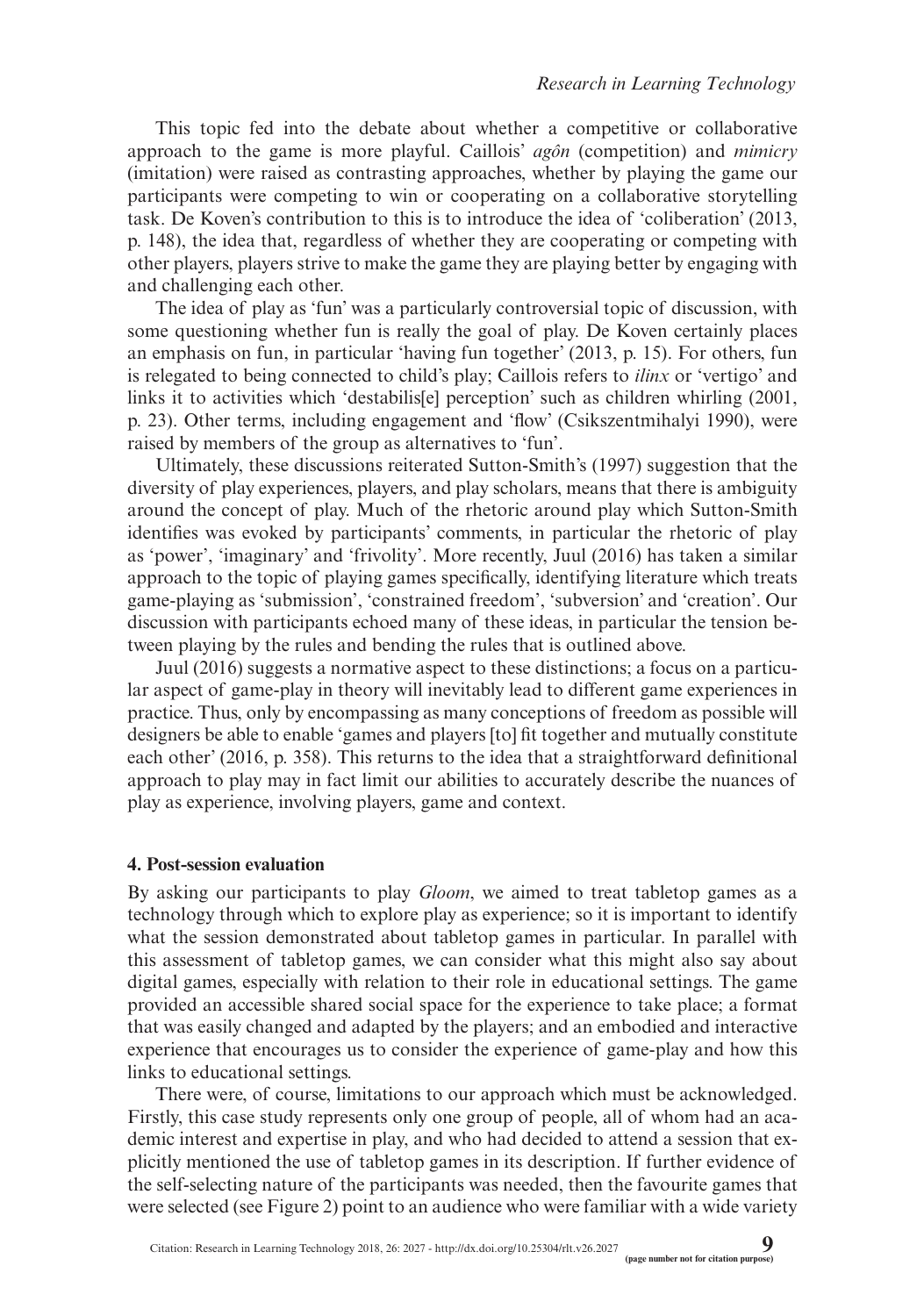of tabletop games including what might be termed 'hobby games' rather than the better-known mainstream titles such as chess and *Monopoly*. While this self-selection was actually beneficial in terms of addressing their thoughts on play, it is also true that the session would likely have been different if run with an audience who were largely inexperienced in playing tabletop games.

In addition to the audience in our sample group, it is also the choice of game itself that needs to be considered. It would also be reasonable to ask whether the same group of people would have experienced play in the same manner had a game other than *Gloom* been chosen. For example, what would have happened if a more complex and longer game had been chosen, one which had a clearly competitive element and was more concerned with game-play mechanics than story? The degree to which a tabletop game can be considered social, modifiable and tactile is dependent not only on the design of the game but also on the people playing the game and the environment in which it is played (Garfield 2000; Woods 2012). In using tabletop games to address the idea of play as an experience, it is therefore vital to account for all of these variables, with future studies presenting the opportunity to further test the hypothesis that as with digital games (see Squire 2011), it is not just the game itself but rather the participants and the environment that need to be considered. In this way, play needs to be considered a situated activity; its meaning can depend to a large extent on things outside of the game being played.

Indeed, this is perhaps the key point from the session which needs to be considered when examining digital games in education, as even these are similarly situated activities which will not have the same outcomes in different settings. Even though they may offer different affordances in terms of social interaction, modifiability and tactility than tabletop games, learners will still try to engage with these aspects to a greater or lesser extent depending on their prior experience of games. Some learners will follow the rules of the game in the same way that they follow the rules of the class; others will find ways to collaborate or compete with each other, make changes to the game or will focus on aspects of the physical experience of playing that may not have been considered by the educators who designed it.

#### **5. Conclusions**

The *Playful Learning* session suggested that tabletop games should be considered as a complementary technology to digital games in terms of exploring the idea of play as experience. Based on the session it is worth: (1) revisiting play as outlined by De Koven and examining further the implications of his concept of playfulness to better understand the implications about this session's outcomes and (2) revisiting the link between tabletop and digital games in light of this session, to understand how we can utilise this conception of play in our use of technology in the classroom.

De Koven's concept of play is predicated on the idea that play, as a purposeless act, is the means through which we can build community and move closer to living better lives. He ultimately moves away from the idea of playing games and towards a purer idea of play beyond games, play as mastery over nothing in particular (De Koven 2013). For De Koven, games are at best a means to an end, a way to encourage an initial sense of playfulness; at worst, they are a controlling aspect over play, something which can corrupt play by enabling cheating, competition and overreliance on reified rules. It seems that 'true' play occurs when a game's rules are changed to the point that the game itself is no longer required. This vision of play could perhaps be seen as a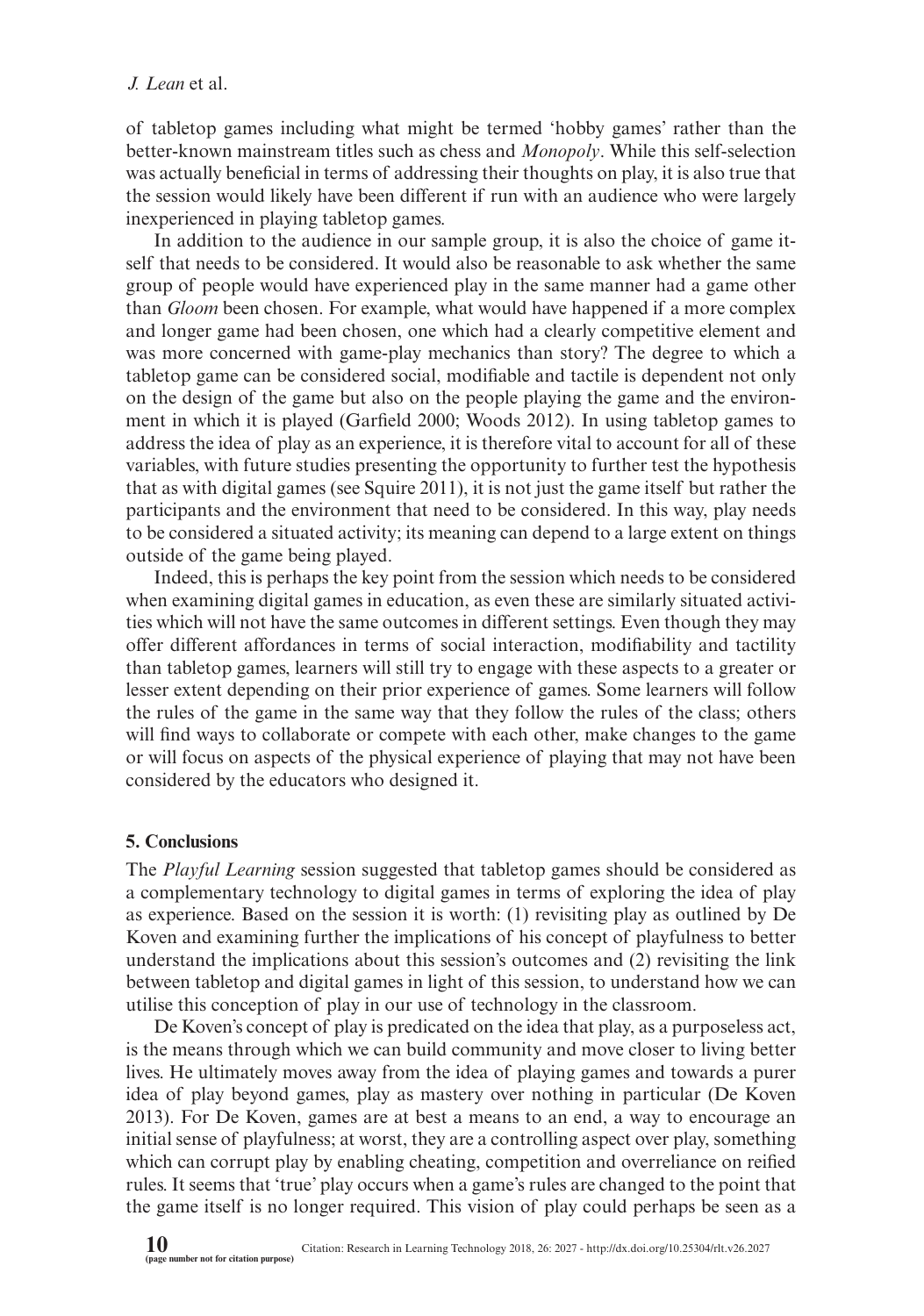utopian ideal. It is clear from our experiences of the *Playful Learning* session and of playing games as adults that, though some adults are more playful in their approach to life than others, many people need encouragement to play a game (and to play *with* a game once they are playing it). Play does not just happen, regardless of whether it *should*, and games provide an impetus for play to occur. We agree with De Koven that, once established, play is a free (and freeing) activity, but again this leads to issues; play means different things to different people, and even within a group of players there may be very different conceptions of what it means to play. De Koven acknowledges that it can be frustrating to deal with players who are more focused on the rules than you, or those who want to abandon the rules and indulge in flights of fancy. Part of the process of playing, then, is negotiating what play even means; games at least provide a structure around which this negotiation can take place. The implication of this for education is that even the most passionate 'gamers' will need persuading to work in a different context and with different people; indeed, this thought can be extended for educators using games in their classes, who need to consider not just the utopian ideal of a class that plays but also the potential reality of one that will not.

An alternative way of examining this issue is suggested by acknowledging the difference in the way that individuals experience play and games. McCarthy and Wright (2004) criticise instrumental 'user-experience'-focused approaches to technology, and instead offer an understanding of technology 'as simultaneously prosaic and aesthetic experience, contributing to the liveliness of our experience' (p. 188). What may have been previously understood as a relatively simple interaction between a tool and its user is instead understood with reference to 'openness', the idea that our experiences with technology may be emotional, intellectual and sensual as well as practical. Using these terms, it could perhaps be argued that experiencing a game purely through its rules might be understood as a 'prosaic' experience, and that experiencing it through its narrative as an 'aesthetic' experience. In practice, any experience of a game will combine these two aspects (and more); play effectively becomes the complex way in which individuals and groups combine these modes of experience.

Examining the act of playing tabletop games from this perspective, it becomes apparent that De Koven may be too dismissive of the game as the technology being experienced and as the context in which people play. Play, when treated as a mode of experiencing games, allows us to understand that 'playing by the rules' and 'playing playfully' are not mutually exclusive ways of playing but merely part of the process of experiencing the game in different ways. A more playful mode of experience requires something to be played with, even if this object becomes less of a focal point for the experience. When play is seen in this way, it seems almost inevitable that it will occur within the context of games, but what actually occurs and is experienced becomes more difficult to describe because of the diversity of experience. Frustratingly, this communal aspect of play, which makes play such a fascinating topic for study, and such a potentially powerful tool for learning, is also what makes it so difficult to categorise and understand. The only 'given' is that players will (by definition) play; beyond this, what they do within (and with) the space of story and rules is unpredictable. Ultimately, it needs to be acknowledged that this unpredictability implies that games cannot be seen as a guaranteed solution to educational problems such as engagement, although they can be incredibly powerful when players make them work. Instead, when trying to understand the role of digital and tabletop games in education, we should consider the different ways in which the experience of play may affect the social interactions that take place in the classroom.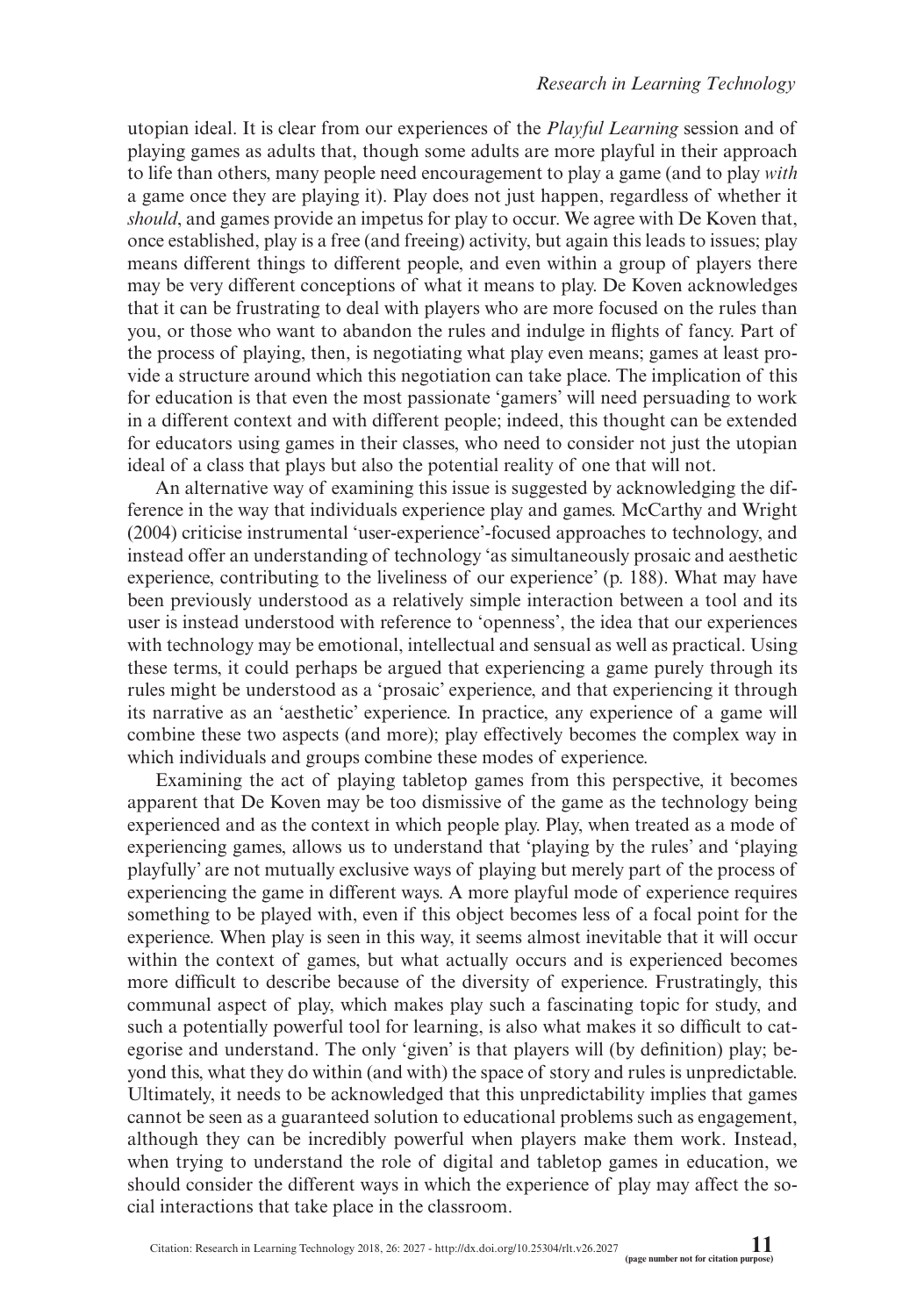While the *Playful Learning* session allowed us to observe, and discuss, the affordances of tabletop play in an educational environment, the outcomes of the session were also useful in formulating questions that might be asked of digital technologies. Two areas in particular are helpful in developing our understanding and use of digital technology: first, the 'social' aspect afforded by the material and ergonomic properties of tabletop games, and second, the relationship that pertains between players and the games they play when players are free, and able, to adapt the technology.

The social aspect of tabletop games, in that they often require player interaction (be it collaborative or competitive) was certainly helpful in generating conversation and debate. Here, the relative 'weakness' of tabletop games (that they lack the obvious sensory immersion, which is perhaps the appeal of their digital counterparts) might be perceived as a strength. Of course, this doesn't alter the fact that many learners will be familiar with, and attracted to, digital environments, but it seems reasonable to suggest that when players are tasked with 'running' the games that they play, the group dynamics and responsibilities are likely to shift in interesting, and productive, ways.

The ability to modify tabletop games rapidly to suit either pedagogic aims or the needs and interests of players has an immediate practical value in the classroom in terms of resource (both financial and in terms of time [Whitton and Moseley 2012]). Putting these material concerns aside, a related benefit derived from the materiality of tabletop games lies in the possibility of empowering learners to adapt their own environments in a way that is perhaps less straightforward when digital technologies are employed. The challenge in achieving this with digital technology is, of course, not insurmountable, and clear benefits accrue if learners can be equipped with the skills with which to design and adapt their own digital resources.

To conclude, we have argued that by considering tabletop games as a form of technology, we can expand our understanding of the role of games, play and playfulness in education and revivify the discussion of digital technologies in these contexts. At the heart of this argument is the idea that players experience play differently depending on the extent to which they engage with particular aspects of games, which were certainly present in *Gloom*, but which feature in all games to a greater or lesser extent. Innovative educators, then, should move beyond measuring the 'effectiveness' of technology in the classroom and towards examining the ways in which different play experiences contribute to (and potentially detract from) learning. This involves understanding the ways in which games enable social interaction, physical manipulation and play outside of the rules, regardless of whether they are tabletop or digital. We hope that this serves as an inspiration to future studies, and that tabletop games can be used by other scholars to further develop understanding of play and playfulness in education.

#### **References**

Aarseth, E. (2017) 'Just games', *Game Studies*, vol. 17, no. 1, [online] Available at: [http://](http://gamestudies.org/1701/articles/justgames) [gamestudies.org/1701/articles/justgames](http://gamestudies.org/1701/articles/justgames)

Baker, K. (2005) *Gloom* Atlas Games, St. Paul [Tabletop game].

Baker, K. & Illingworth, S. (2017). 'How to REALLY Win at Gloom: An Interview with Keith Baker'. *Games Research Network* (21 Mar 2017). [online] Available at: [http://](http://gamesresearchnetwork.org/how-to-really-win-at-gloom-an-interview-with-keith-baker/) [gamesresearchnetwork.org/how-to-really-win-at-gloom-an-interview-with-keith-baker/](http://gamesresearchnetwork.org/how-to-really-win-at-gloom-an-interview-with-keith-baker/)

Bogost, I. (2016) *Play Anything: The Pleasure of Limits, the Uses of Boredom, and the Secret of Games*, Basic Books, New York.